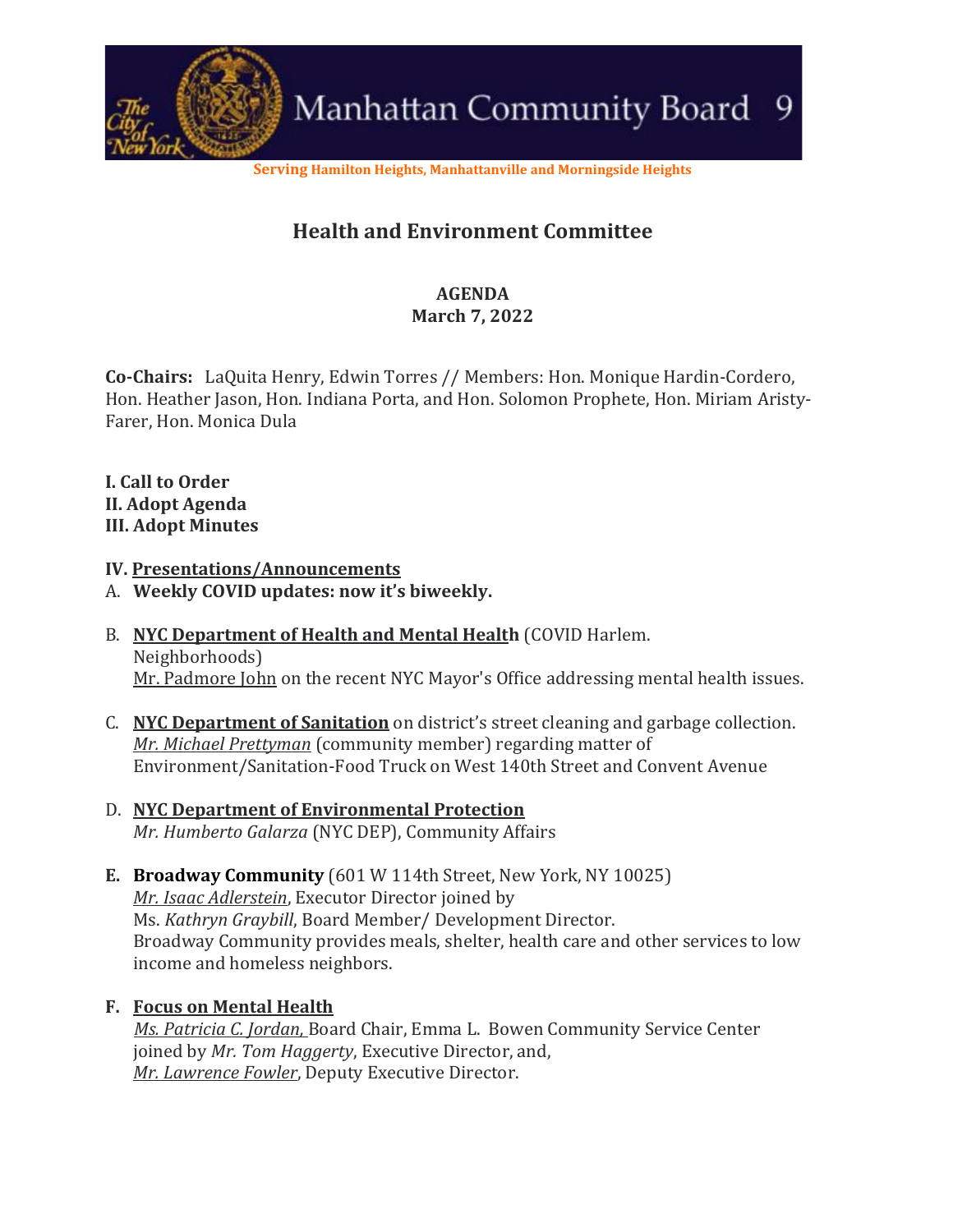#### **V. Old Business**

A. **UWS/Morningside Heights Sirenity- discuss** ways of reducing negative impacts of EMS sirens in our neighborhoods (*Mr. Robert Prianti*, Mt. Sinai's Senior Director of EMS and *Ms. Susan Sanchez* of the FDNY

#### **B. Mt. Sinai Nurses Group**

- 1. Discussion on their next steps (*Mr. Jeremy Markman*)
- C. **CBA: Review CBA (Review/ Recommendations for CB9M Community Benefits Agreement)**
	- 1. Development of a list of questions to "Ask" for discussion with Zeada Ramadan, WHDC at its March 15 meeting

#### **VI. New Business**

A. Mental Health Coalition: (Having a report from all agencies in our communities presenting health issues affecting the community)

#### **VII. Adjournment**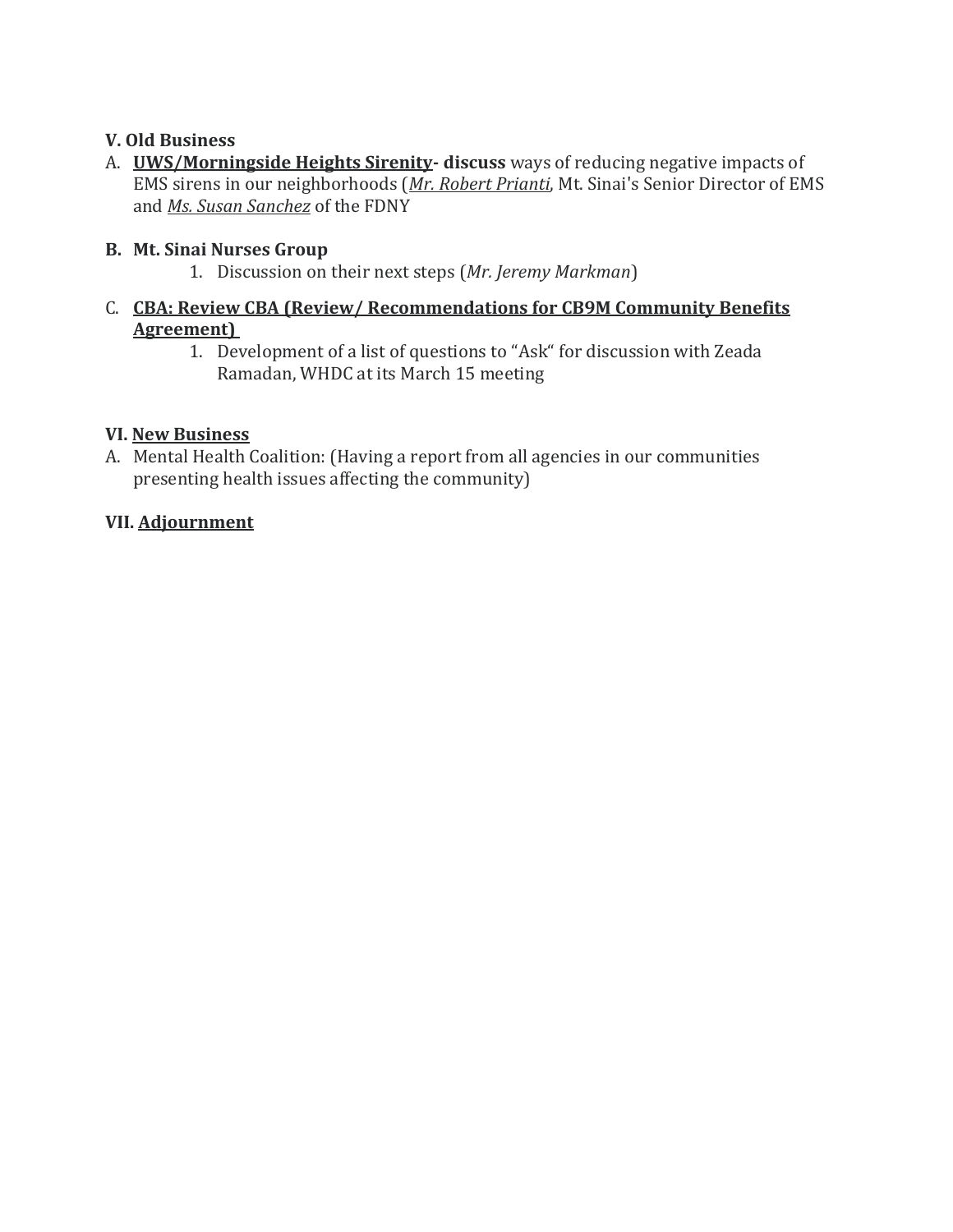

**Serving Hamilton Heights, Manhattanville and Morningside Heights**

## **M I N U T E S Health and Environment Committee February 7, 2022**

Co-Chairs: LaQuita Henry, Edwin Torres // Members: Hon. Monique Hardin-Cordero, Hon. Heather Jason, Hon. Indiana Porta, and Hon. Solomon Prophete, Hon. Miriam Aristy-Farer, Hon. Monica Dula

Present CB9 Member Barry Weinberg, Victor Edwards, Marietta Dunn,

Community Members: Louis D. Bailey from We ACT, Reggie James, Carla-The Hort, Claire Hunt-Spectator, Dr. Maurice Franklin, L'Eunice, Marines, Renge Shirai, Stephanie M, Vaughns, Patricia Ramos, Metternich Klemens

I. Call to Order 1835hrs

II. Adopt Agenda 1838 Motion to adjust the agenda having Victor speak first. (Monique Motion to adjust, Second by Edwin)

III. Adopt Minutes 1839 (Monique Motion to adjust, Second by Edwin)

IV**.** Presentations/Announcements

Chair of Strategic Planning Committee, Victor Edwards, spoke on CBA Health-Related Items Everyone should review the CBA and join the strategic planning committee (Edwin and Salomon will join the Month of February)

A. NYC Department of Health and Mental Health (COVID Harlem Neighborhoods Update)

B. WE **ACT Community Updates on Heat and Climate Issues Meeting**

Louis D. Bailey, MS Health Education & Promotion,

 Manager of Membership & Organizing- WE ACT for Environmental Justice 1914hrs: We ACT developing a development an emergency preparedness kit for the community.